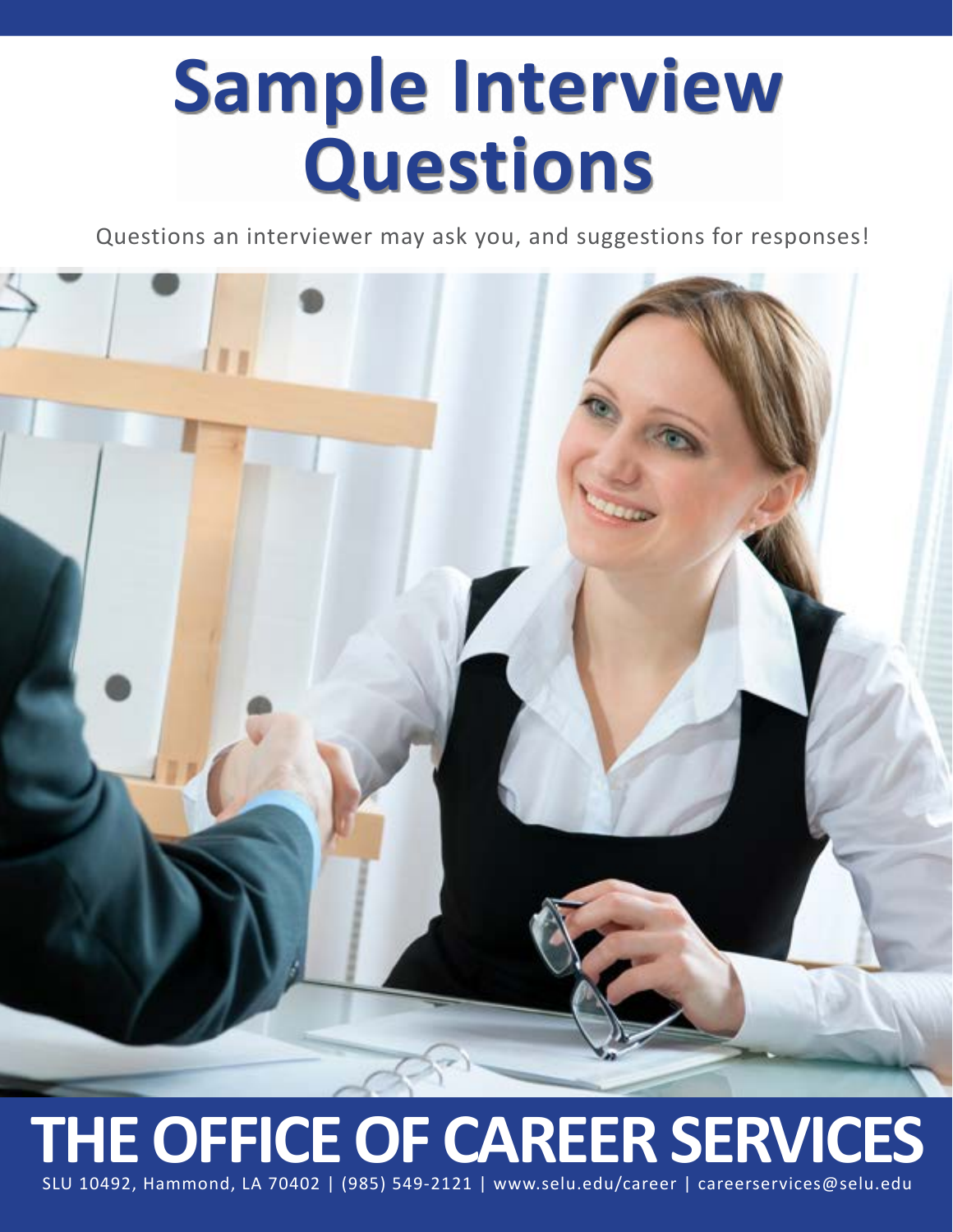### **Sample Interview Questions**

#### **Tell me about yourself.**

This is an open-ended question often asked to "break the ice."

- Keep your responses brief (less than two to three minutes), and focus on highlights of your educational and work experiences
- It is suggested that you start with your most recent accomplishment, such as getting your college degree, perhaps why you chose your major, and discuss some of the courses you completed that pertain to the requirements of the job, as well as any relevant team projects on which you have worked in your classes.
- Discuss related work experiences and involvement in student organizations (if applicable). Make sure you mention the specific knowledge and skills you've acquired in these experiences, and how they will contribute to your being successful in the position (this could be developed into a "closing statement" to summarize what you've just discussed.
- *• Limit disclosing personal information as this is not pertinent to your ability to perform on the job* (e.g. DO NOT mention your age, marital status, children, health, etc.).

#### **Which college course or courses have you enjoyed the most, and why? The least? Why?**

- For the courses you like the most, discuss those that allowed you to develop knowledge/skills the employer is seeking for the position, if possible. Or, choose courses that allowed you to grow intellectually and/or interpersonally - such as a course that allowed you to develop the ability to view things from different perspectives, or the opportunity to work as part of a team on a special project.
- For the courses you liked the least, you may state that there were no courses you disliked; that you enjoyed all of your courses because you learned something in each. Or, you may choose a course that *does not* relate to the position - such as Algebra if you are interviewing for a social work position. Although you should be able to explain *why* you disliked it - even if just to say that Algebra is a subject in which you have little interest - still try to end on a postitive note; for example, by stating that although you didn't particularly *like* Algebra, the course allowed you to improve your critical thinking skills. Another response could be that, although you did not have an interest in the course, you chose to view it as a challenge, and that you applied yourself, determined to persevere and succeed in the course. And you did!

#### **What have you learned in your course work that will contribute to your being successful in this job?**

• As a recent college graduate, employers won't expect you to have professional experience in your field. However, you will be expected to be able to discuss what you have learned in your program of study. Refresh yourself on course titles and what you learned in those courses that pertains to the type of job you are interviewing for. Select some upper level courses - not intro courses - and be able to describe what you learned, including any team projects you worked on, and how that knowledge base will allow you to be effective in the job.

#### **Name three of your greatest strengths.**

Remember to answer this question based on how it is asked.

- If the interviewer asks for three strengths, name them for example: "Communication skills, organizational skills, and problem-solving skills."
- The interviewer may ask another form of this question: "Name three workds your co-workers would use to describe you." In this case, your response should consist of *three words:* "Organized, detailed, and determined." for example.
- Also be able to *provide examples* of how you've successfully applied these strengths to resolve a problem situation (see "Behavioral Interviewing").

#### **What is your greatest weakness?**

- Design your response so that your weakness is really a "positive" in disguise. For example, you may refer to your tendency to approach a task or project with the attitude, "If you want it done right, do it yourself," but then you find that you are not managing your time effectively, nor delegating appropriately so that your subordinates are learnign responsibility on the job. Then, describe a situation in which you did NOT take this approach, and the positive results that occurred from you "new" approach.
- Or, you can address this question from a personal or professional growth perspective. For example, you may tell the interviewer that "public speaking" is an area in which you do not have a lot of experience, but that each time you have had the opportunity to do a class presentaion, you have worked to improve your public speaking skills. Be able to describe specific techniques you've used to improve in this area, and discuss successful outcomes. In a sense, you are not directly responding by naming a "weakness;" but you are alluding to an area that you recognized you needed to improve upon.
- However, NEVER choose a characteristic, skills, etc., that is required for the job; for example, do not use the "public speaking" example is interviewing for a marketing, sales, public relations, etc., position. Or, do not use the "If you want it done right, do it yourself" example above, if applying for a management position, as managers must manage their time effectively, and delegate work tasks appropriately.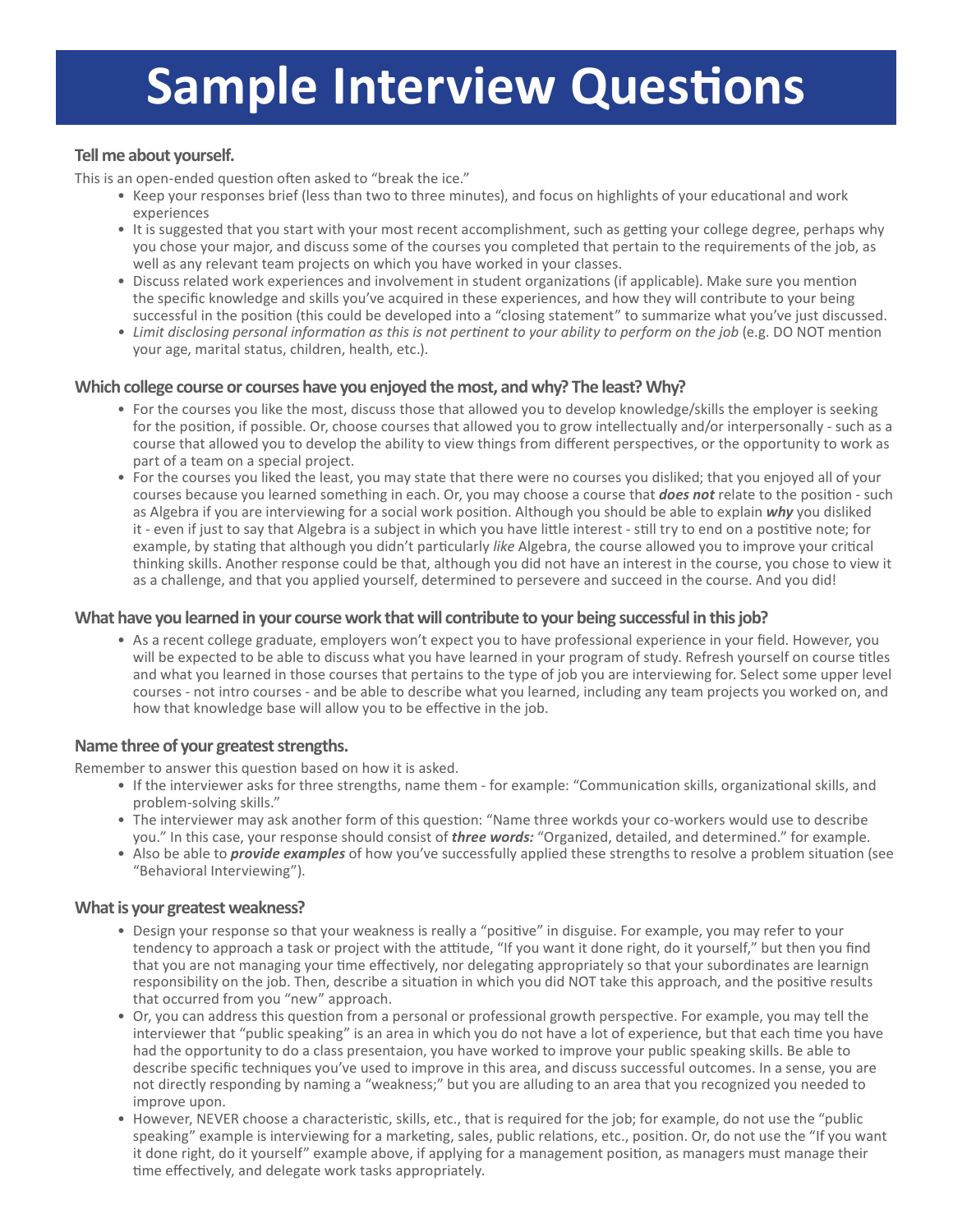#### **Tell me what you have learned from your involvement in extracurricular activities.**

- Focus on the knowledge and skills required for the job in responding to this question, and tailor your response accordingly.
- Also, if you served on campus activities or community service committees as part of membership in a student organization, discuss these experiences and what they taught you (team work, leadership skills, communication skills, ability to plan and organize activities, etc.)
- Be able to describe real-life examples: "I learned to work effectively as part of a team, for example..." and then provide specifics as to what you accomplished, and how!

#### **In what ways do you uniquely contribute to a team effort?**

- Research the definition of team work so you can begin to answer this question by describing the elements required for a successful team effort. For example, stating that you believe all team members have something to contribute could be part of your "philosophy of successful teamwork." If you have taken the Myers-Briggs Type Indicator (MBTI), there is online information on the teamwork abilities. Answer along the lines of the following options, and if possible, give a specific example to support your statements:
- I'm a very organized person, and I usually assume the role of the person keeping the team on track. I write down everyone's name and the tasks they are assigned for the project. I make sure everyone knows what their tasks are. I also develop a timeline of everyone's tasks and even a breakdown of the steps for each member's assigned tasks, and due dates for those. I also try not to come across as a drill sergeant, however! I let everyone know organization is my strength and that I'll be happy to take on the role of timeline coordinator for the project.

#### **Or**

• I tend to be the team member who tries to make everyone feel they are a part of something worthwhile, and that they each have something to contribute. I love hearing everyone's thoughts and enjoy encouraging them to think out and voice their ideas. I like making all of the team members comfortable so no one feels intimidated. For those that are somewhat shy, I encourage them to speak up, or I'll tactfully ask them if they would like to be in charge of a certain task.

#### **Would you rather work alone or in a group?**

- I am comfortable working as a member of a team and working independently as well. I had the opportunity to work as part of a team on projects in many of my classes. Team work requires listening to others' ideas, as well as being confident in putting forth your own. Brainstorming everyone's ideas will likely be a part of the teamwork process, as well as compromise.
- I learned a lot about those aspects of teamwork in my classes. However, even when you're working on a team project, you're still responsible for your specific assignments. I also valued being able to take away from the team interaction ideas and suggestions that I could think more about independently in order to improve on and complete my tasks for the project.

#### **Which of your work experiences has been most rewarding? Why? Least rewarding? Why?**

- Again, relate positive work experiences to the requirements of the job for which you are interviewing. In other words, focus on the knowledge/skills you acquired in a past job and descrive how such knowledge and skills will allow you to be effective in this position.
- As for "least rewarding" experiences, *NEVER say anything negative about a former employer, professor, etc.* You may indicate (as with the "favorite courses" question above) that you have learned something from each job you've held, OR, if a job did not offer opportunity for you to learn or grow professionally, you may relate this information to the interviewer; however, still attempt to find something positive about the job, and communicate this to the employer!
- Regarding your definition of "success," let your response reflect your values that is, what basic attitudes and beliefs you possess regarding life, carer, youself, and others.

#### **I see you don't have work experience in this industry/field, so why are you interested in working for this type of organization?**

- To answer this question, you need to have researched not only the specific organization or company, and the office or department which houses the available position, but also the industry or field, and its trends, issues and challenges. For example, let's say you are interviewing for a position as an Admissions Counselor at a university. In addition to researching specifics about the university, such as enrollment numbers, student demographics, programs of study offered, types of degrees offered (bachelor's, master's, doctoral?), history of the institution, achievements, etc., you should also research the Admissions Office web site and be able to discuss the types of services offered, possibly the web site itself and positives you noted about ease of use, and accessibility to content.
- Additionally, look at other university Admission Office web sites and see if they offer different services, or some services you think would be a good idea to offer. Research trends and issues related to marketing initiatives of universities pertaining to enrolling students, and other enrollment challenges. Such information can easily be found online through search engines, and possibly through professional association online publications for that field.
- Showing that you have done your homework on the job, the organization, the industry trends and issues, will set you apart from the competition, as many applicants won't put forth the energy and effort to do so. It will also show that you have looked closely at this type of work and type of organization, so you can be confident your interests, abilities, and personality would be a good fit.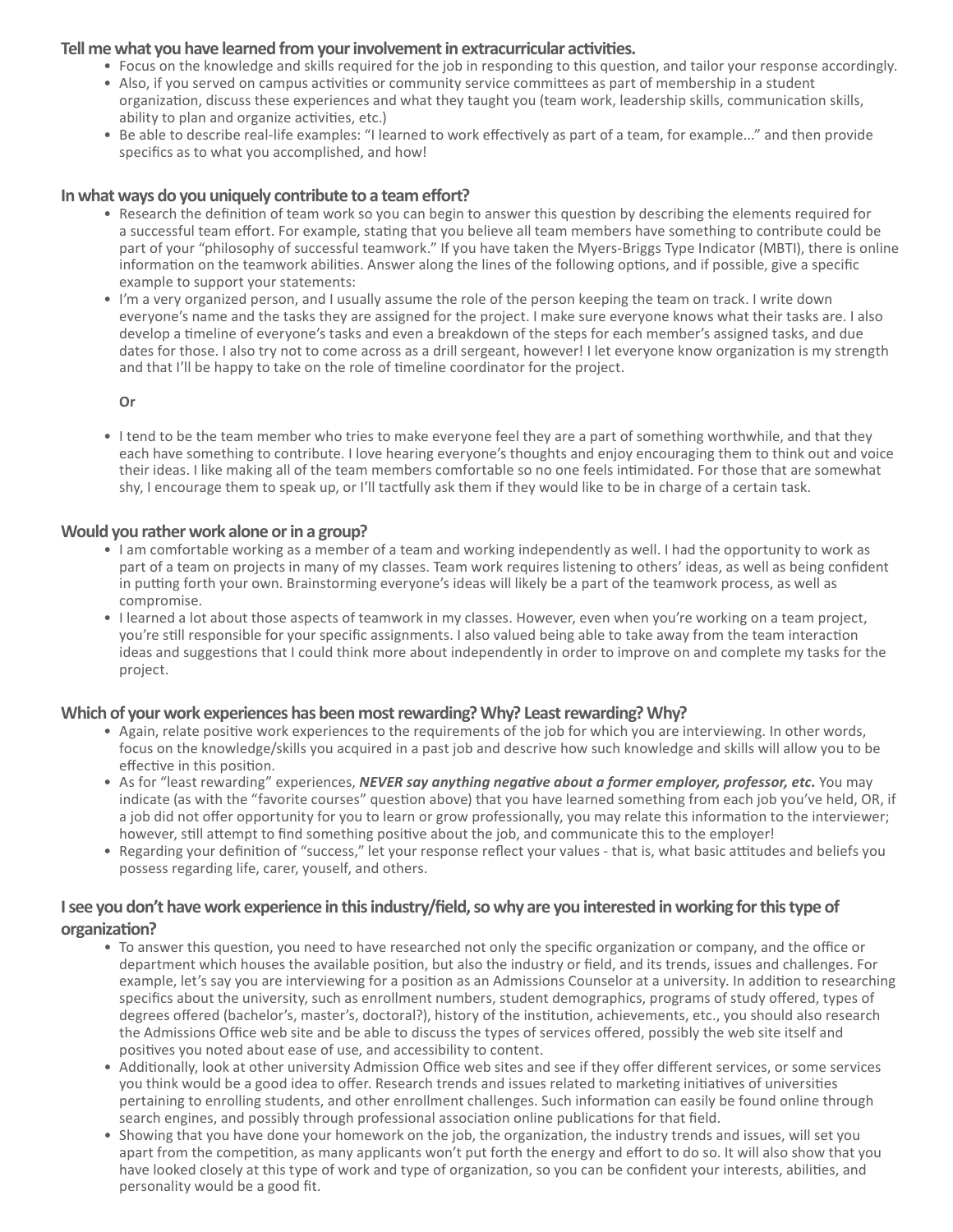#### **Describe your leadership style.**

This statement may be offered primarily for management or administrative positions; however, it is suggested that you think about situations in which you have exercised leadership abilities, exactly what steps you took to serve as a leader, and the positive results that came from those efforts - for example, leading a class team project, a student organization activity or event, training new employees at work, motivating others in volunteer experiences, etc. Think in terms of guiding/motivating people, AND managing tasks - both are crucial elements of leadership. Also, even though the position for which you are interviewing may not require you to supervise others, you should still view your role and the scope of your duties as requiring leadership skills - i.e., *you should think of yourself as a leader or your are of responsibility, even if you do now have anyone "working under you."*

#### **Describe an accomplishment, and how you achieved it. What does "success" mean to you?**

- Choose to describe an accomplishment that demonstrates the setting of a goal, and commitment to and perseverance in achieving that goal. Provide a specific example from college, work, or extracurricular activities.
- Describe the process you went through to achieve that goal, and what you learned "along the way."
- OR, choose to describe an obstacle that you overcame, perhaps a challenge for you in one of the aformentioned areas of your life, and how you addressed and met that challenge successfully.
- Also, your accomplishment does not have to be something that "changed the world"! Anything that illustrates positive qualities about you and results from your efforts is enough!

#### **Do you work well under pressure?**

Answer in the positive: "Yes, I work very well under pressure. In fact, pressure can generate a certain energy that can be the driving force for getting things done. It can also be the source of creativity in solving problems." Remember, too, that this question can also be used to learn more about your ability to manage your time effectively, to multitask, to organize and prioritize you responsibilities. You may want to mention that you always try to effectively plan, organize, and accomplish your task in a timely manner so that if something unexpected occurs that requires an impending deadline and reprioritization of tasks, you will not have a lot of unfinished business that would prevent you from meeting the deadline.

#### **Describe the ideal relationship between a supervisor and a subordinate.**

Mention sharing core values such as mutual respect for each other's qualifications, experience, and opinions. But, don't forget to mention communication. State something along the lines of how you understand you are a new professional, so you will welcome feedback on your performance from your supervisor. You understand that constructive criticism is to help you learn to do your job well, and to grow as a professional. You may also mention that you like a supervisor that is approachable, for when you have questions, and who is receptive to any ideas you may have. However, you understand that their time is valuable and you want to demonstrate that you are able to take their suggestions and work independently to implement them.

Also, while it's acceptable to provide an example of a good relationship with a current or former supervisor, and to be able to explain why it's good, DO NOT compare "good supervisors" you've had to "bad supervisors"! And, NEVER say anything negative about a supervisor, co-worker, department/office, or company.

#### Why do you have a gap in employment from to  $\blacksquare$ ?

College students can always explain a gap in employment as a deliberate move to spend more time focusing on their studies.

#### **Where do you see yourself five years from now? What are your career goals?**

Be careful with your response to this question. DO NOT describe career goals which will take you away from the current job opportunity. In other words, do not state that you plan to pursue an advanced degree if you know (or don't know) whether this is what the company/organization with which you are interviewing is expecting, or if they can provide adequate reward for such an accomplishment. Instead, use this question as an opportunity to emphasize your strong desire for a career path with THIS company.

#### **What do you know about our company/organization? Why do you want to work here?**

This frequently asked question begs you to DO YOUR HOMEWORK in researching the company/organization THOROUGHLY before interviewing. The type of information you should gather in your research is outlined in the "How Do I Research Companies?" document on the Career Services web site, under the Ace the Interview drop-down menu's Interview Preparation section.

#### **What do you have to offer to this position/company that would set you apart from other applicants?**

- This question presents a great opportunity for you to highlight, in a summary statement, what you have to offer. You should base your response on the research you have done on the position and the company. Of course you cannot know the qualifications of the other candidates.
- You should also prepare for this question by carefully listening to the interviewer describe the position, the company, and what they are looking for in the person they ultimately hire.